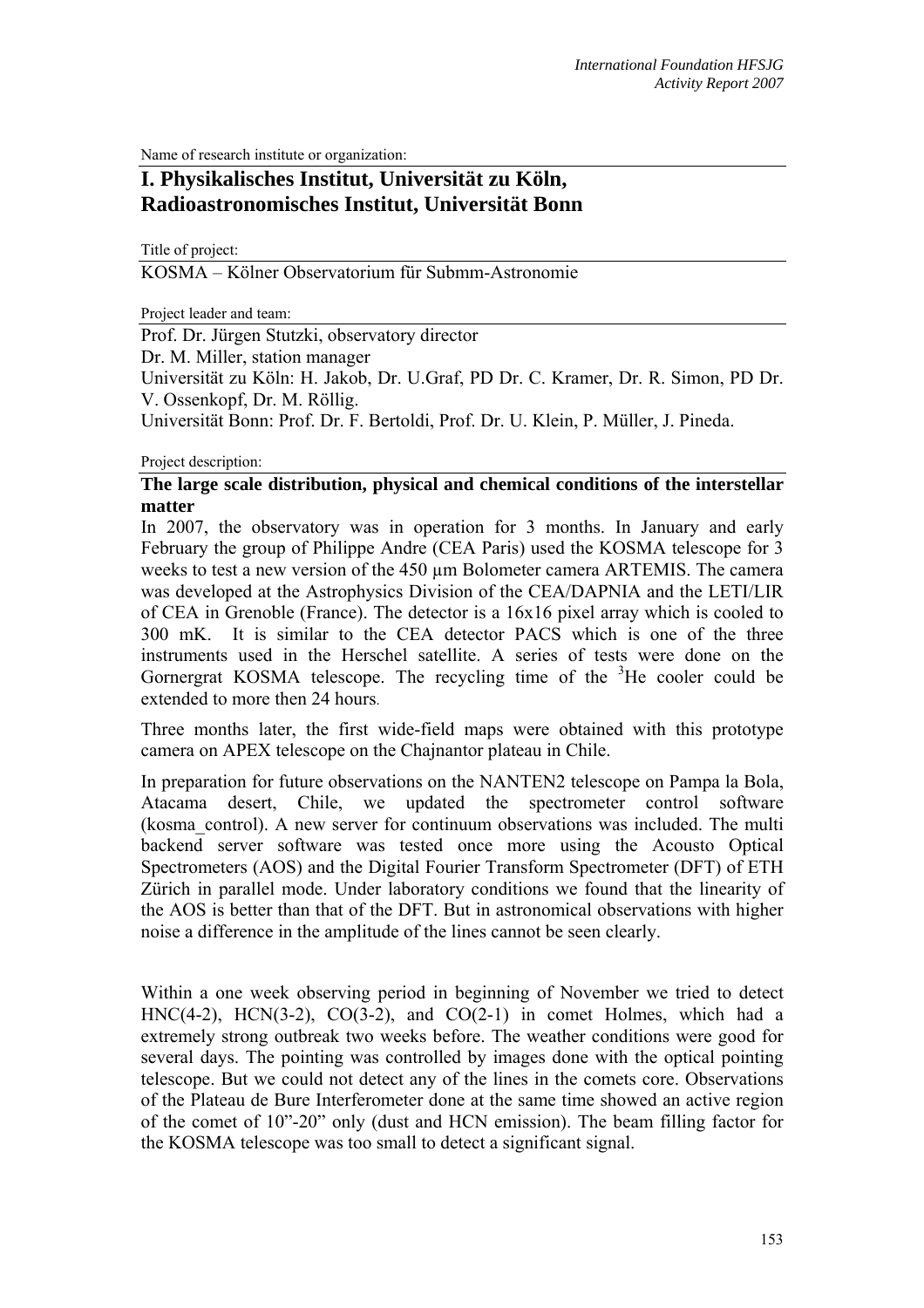In December 2007 we installed the upgraded array receiver SMART, a dualfrequency, 2x8 pixel array receiver operating at two frequency bands near 492 and 810 GHz, and KOSMA array Acousto Optical Spectrometers (AOS) as backends.

SMART allows observations of both [CI]-lines and CO 7-6 simultaneously. It also allows for  $CO(4-3)$ ,  ${}^{13}CO(8-7)$  observations. The LO system of SMART is very different to the former one. We now use an amplifier chain of Virginia Diodes. A phase-lock loop and backshorts are no longer needed and thus allow for a much easier and faster tuning of the receiver. All parameters can be set remotely. This is very important for remote observations with SMART on the NANTEN2 telescope in Chile. We will use the winter season 2007/2008 to test the hardware and software of SMART and improve it if necessary. The transport to Chile is planned before beginning of the southern winter which is the best observing season.

Key words:

Interstellar matter, ISM, PDR, millimeter, submillimeter wave telescope, SIS receiver, array receiver, bolometer, comet Holmes

Internet data bases:

http://www.ph1.uni-koeln.de/gg http://www.astro.uni-bonn.de/~webrai/index.php

Collaborating partners/networks:

MPI für Radioastronomie Bonn, Institut für angewandte Physik, Universität Bern, ETH Zürich, Astrophysics Division of CEA Grenoble, France, Observatoire de Bordeaux, France, Astronomy Department Peking University, China, NANTEN2 Observatory, Pampa la Bola, Atacama, Chile (Nagoya and Osaka University)

Scientific publications and public outreach 2007:

#### **Refereed journal articles**

T.Kamiński, M. Miller, M. R. Tylenda, Observations of V838 Monocerotis in the CO rotational transitions, A&A **475,** 569-574, 2007.

T. Kamiński, M. Miller, R. Szczerba, R. Tylenda, Observations of V838 Mon and the Nearby Region in the CO J =  $1\rightarrow 0$ ,  $2\rightarrow 1$  and  $3\rightarrow 2$  Transitions, Astronomical Society of the Pacific, **363**, 103, 2007.

H. Jakob, C. Kramer, R. Simon, N. Schneider, V. Ossenkopf, S. Bontemps, U.U. Graf, J. Stutzki, The cooling of atomic and molecular gas in DR21, A&A 461, 999- 1012, 2007.

K. Wang, Y. Wu, L. Ran, W. Yu, M. Miller, A search for massive stellar objects in early evolutionary phase, MNRAS, submitted, 2007.

R. Xue, Y. Wu, A multi-wavelenghth study of the massive star forming region, ApJ, submitted, 2007.

## **Conference papers**

K. Sun, C. Kramer, B. Mookerjea, V. Ossenkopf, M. Röllig, J. Stutzki, Study of photon dominated regions in IC 348, Triggered Star Formation in a Turbulent ISM, edited by B. G. Elmegreen and J. Palous. Proceedings of the International Astronomical Union 2, IAU Symposium #237, held 14-18 August, 2006 in Prague, Czech Republic. Cambridge University Press, 477-477, 2007.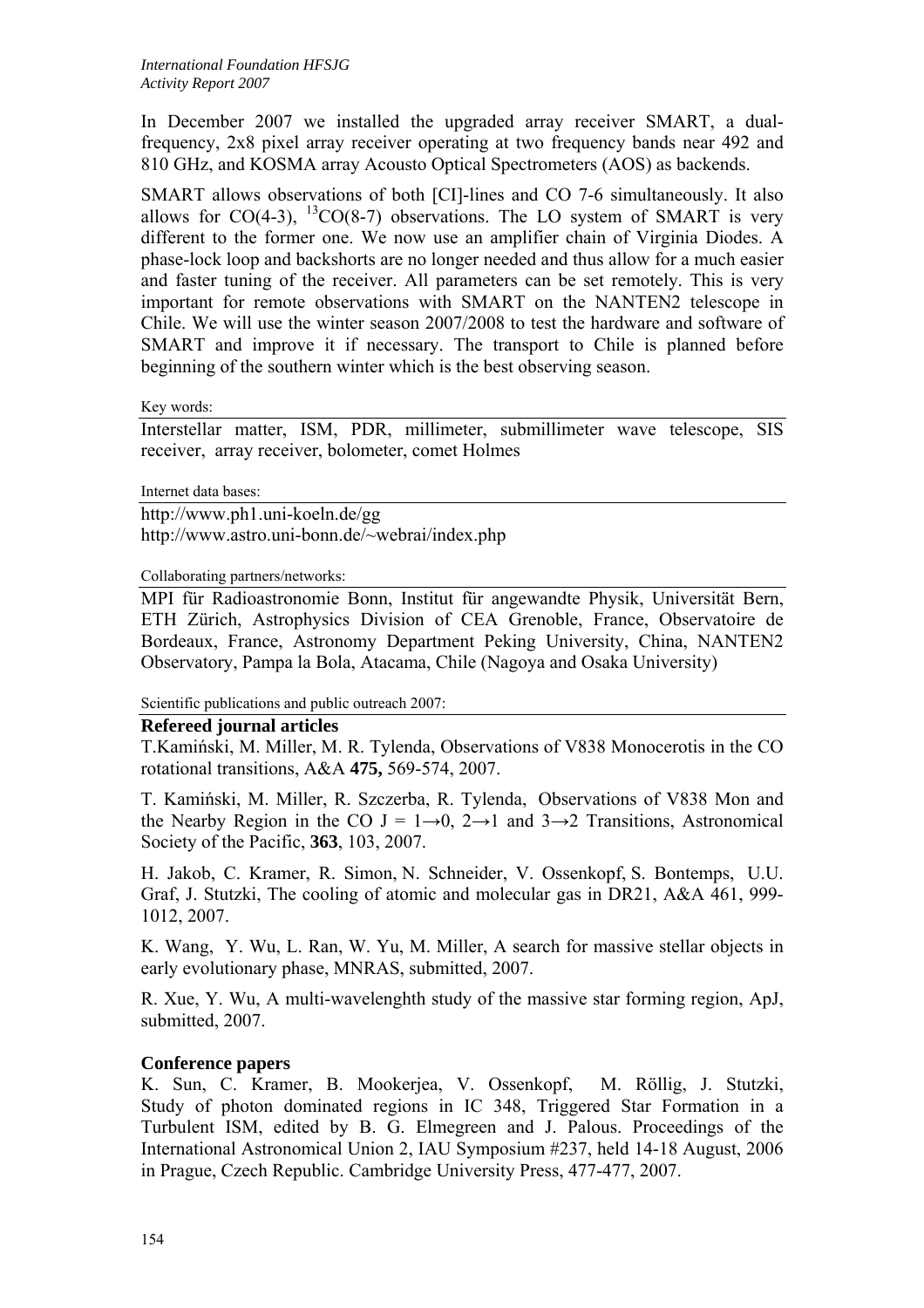Address:

1. Physikalisches Institut Radioastronomisches Institut Universität zu Köln der Universität Bonn<br>Zülpicher Str. 77 Auf dem Hügel 71 D-50937 Köln D-53121 Bonn

Auf dem Hügel 71

Contacts:

Jürgen Stutzki (observatory director) Tel.: +49 221 470 3494 Fax: +49 221 470 5162 e-mail: stutzki@ph1.uni-koeln.de Martin Miller (station manager) Tel.: +49 221 470 3558 Fax: +49 221 470 5162 e-mail: miller@ph1.uni-koeln.de URL: http://www.ph1.uni-koeln.de http://www.astro.uni-bonn.de